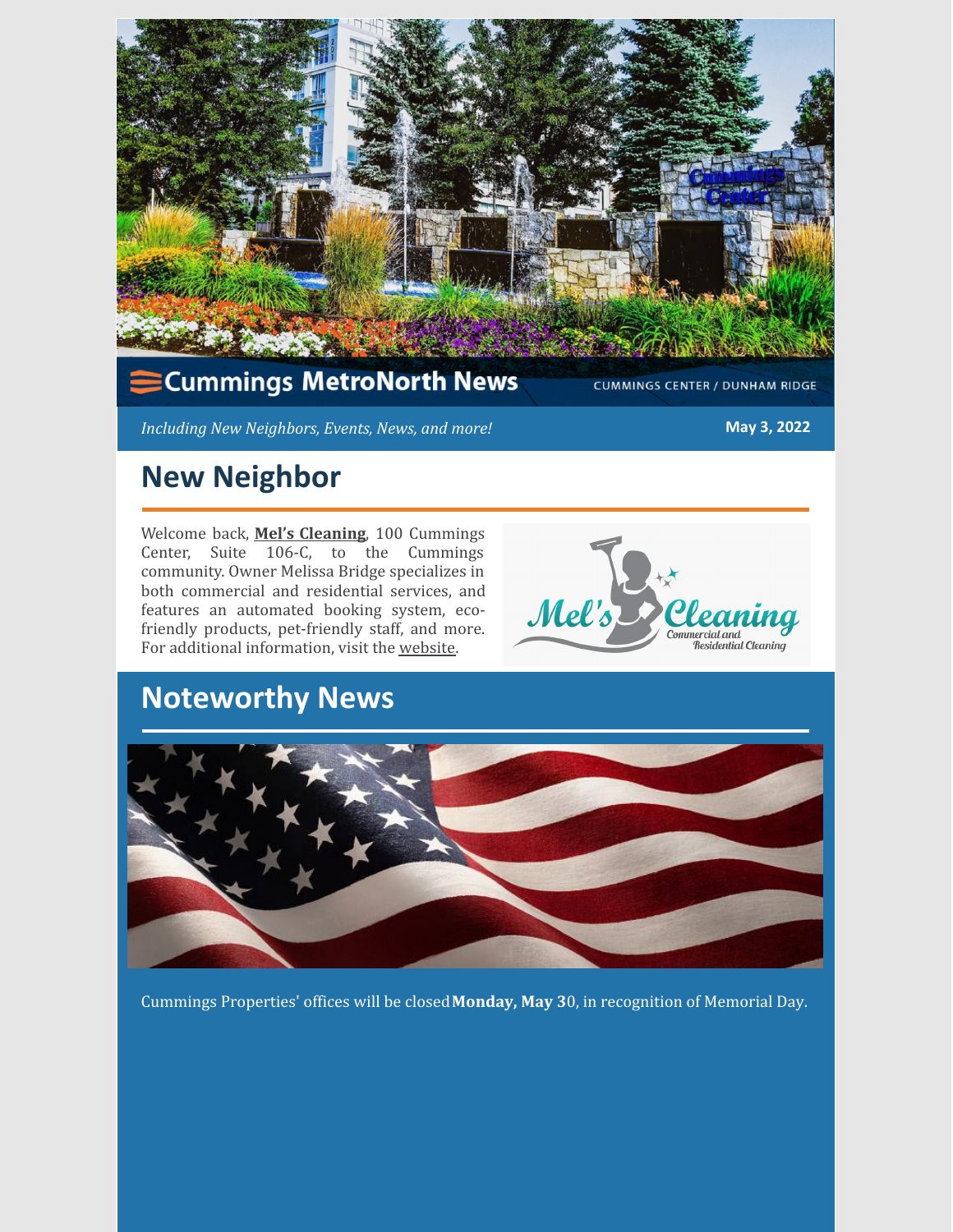

Pictured (1 to r): Tufts president Dr. Anthony Monaco, Joyce and Bill Cummings, Dr. Zoia Monaco. Photo credit: *Caitlin Cunningham for Tufts University*

**A Center for Collaboration**: **Joyce** and **Bill Cummings** were delighted to gather with more than 100 friends and colleagues in Medford to celebrate the dedication of Tufts University's Joyce [Cummings](https://provost.tufts.edu/joyce-cummings-center/) Center. An impressive blend of form and function, the 150,000-square-foot building serves as a striking campus gateway and has rapidly become a popular site for interdisciplinary learning, research, and collaboration. Joyce humbly acknowledged in her remarks, "While I don't think I'll ever get used to seeing my name connected with this building, I will forever be incredibly proud to be associated with the life-changing and lifeenriching preparation that will take place inside it."

### **Client Congratulations**

Brandon Bergstrom at **The Leland Group** of **Merrill Lynch Wealth [Management](https://fa.ml.com/massachusetts/beverly/thelelandgroup/)**, 500 Cummings Center, Suite 1600, was recently recognized on the 2022 Forbes "Best-in-State Wealth Advisors" list. Congratulations, Brandon!

### **Upcoming Events**



*Wild & Free*! **Express [Yourself](https://exyo.org/)**, 100 Cummings Center, Suite 165-E, and Massachusetts Department of Mental Health are counting down the days to their annual performance, *Wild & Free*, on **Thursday, May 26**, at Boch Center Wang Theatre. This year's performance will feature guest artists like Ricky Duran, Carlos Thomas, and Cammie Tokunco of *STOMP*; actor Quincy Giles; Boston Children's Chorus; and more.

Doors open at 6:00 PM, and the performance begins at 7:00 PM. The event is free and open to the public, and masks are required regardless of vaccination status. For more information, click [here](https://exyo.org/), or contact Aleah at [agates@exyo.org](mailto:agates@exyo.org).

**Circuitry [Recycling](https://www.circuitryrecycling.com/)**, 100 Cummings Center, Suite 210-E, will host an electronics recycling event on **Tuesday, May 10, from**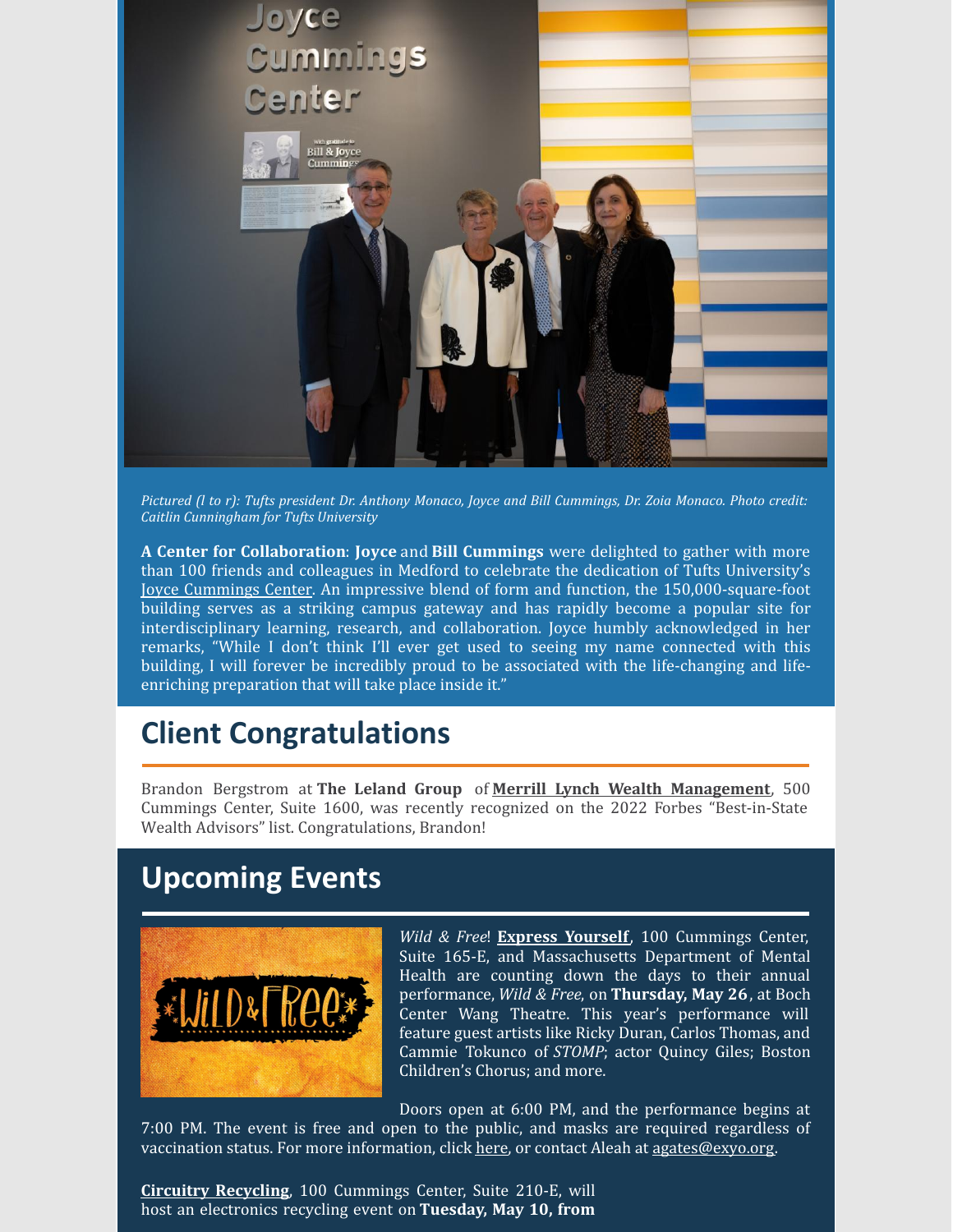**10:00 AM to noon** at 100 Cummings Center's 164-K loading dock.

To ensure safety, please deliver items for recycling directly to personnel managing the event; do not leave them on the loading dock. Review a complete list of [recyclable](https://www.cummings.com/fliers/e-waste_spring_2022.jpg) items and learn more by calling Mike Eduardo at 978-969-1472.



## **Friendly Reminders**

**Mulch is Flammable:** It is essential that all cigarettes be fully extinguished and disposed of properly. *Never* toss cigarette butts into landscaped areas, as bark mulch is flammable. Improperly disposed of cigarettes are a frequent source of landscape fires, which can quickly spread to buildings and vehicles, causing needless damage. Thank you for your cooperation, and please pass the word along to colleagues and friends.

### **Shoe Snippets**

*Fun facts about the historic Cummings Center site, formerly known as "The Shoe"*

Before the days of widespread automobile ownership, workers commuted by train. All mainline trains out of Boston stopped at The Shoe, and special passenger trains delivered employees directly to the factory's front yard.

## **Simple Smiles**

Simple Smiles was created to help everyone start the week off learning, imagining, and smiling. All MetroNorth News readers are invited to submit photos of something or some place they find interesting, informative, or exciting. Please refrain from sharing photos that feature people.